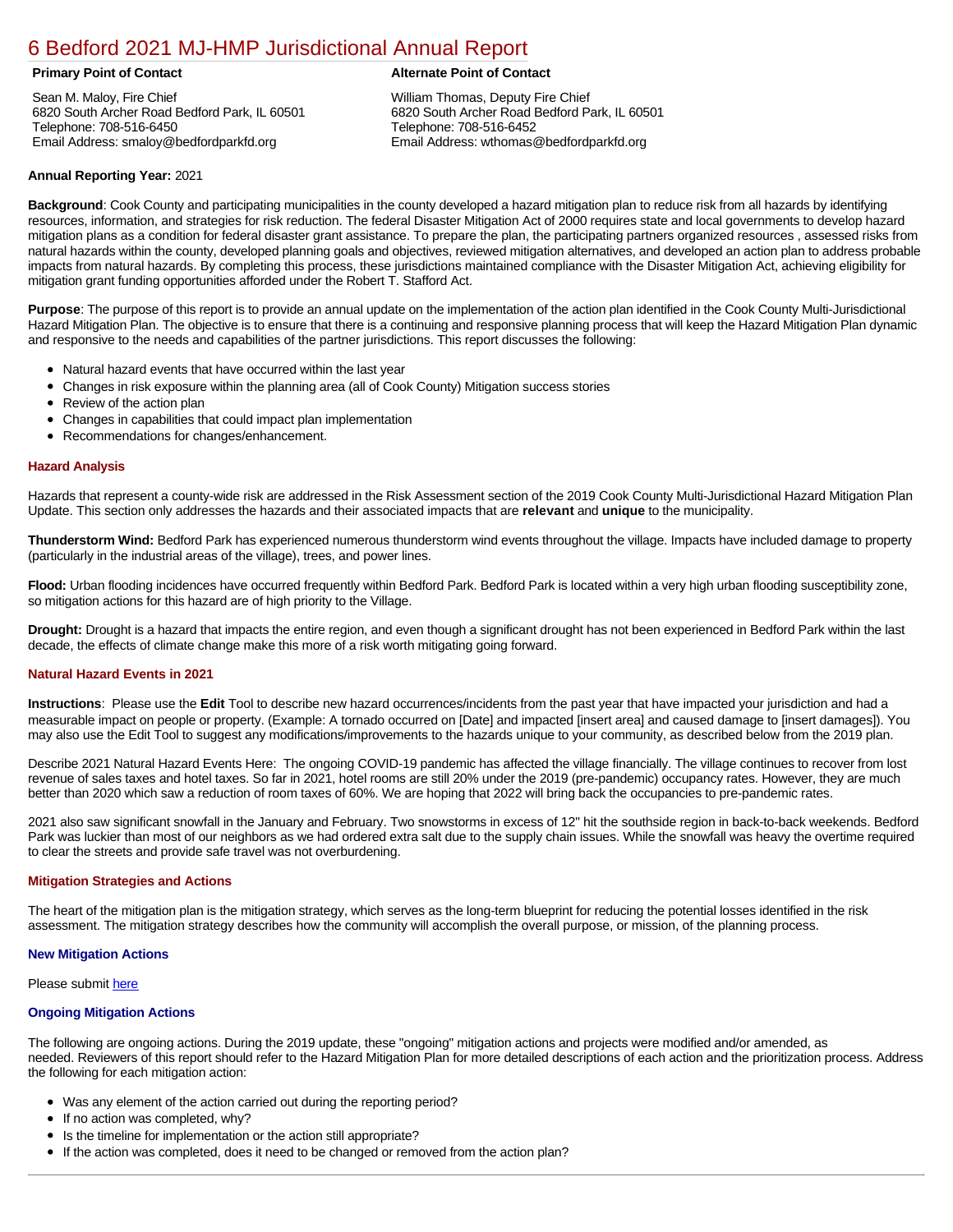| TABLE: HAZARD MITIGATION ACTION PLAN MATRIX                                                                                                                                                                             |                |                                                                                  |                                                |                                                                                     |                                                                                                                                 |                          |                                                      |                                                            |  |  |  |  |
|-------------------------------------------------------------------------------------------------------------------------------------------------------------------------------------------------------------------------|----------------|----------------------------------------------------------------------------------|------------------------------------------------|-------------------------------------------------------------------------------------|---------------------------------------------------------------------------------------------------------------------------------|--------------------------|------------------------------------------------------|------------------------------------------------------------|--|--|--|--|
| <b>Completion status legend:</b><br>$O =$ Action Ongoing toward Completion<br>$N = New$<br>$R =$ Want Removed from Annex<br>$C = Project Completed$<br>$X = No$ Action Taken                                            |                |                                                                                  |                                                |                                                                                     |                                                                                                                                 |                          |                                                      |                                                            |  |  |  |  |
| 2021 Status                                                                                                                                                                                                             | 2020 Status    | 2019 Status                                                                      | <b>Hazards</b><br><b>Mitigated</b>             | <b>Objectives</b><br>Met                                                            | <b>Lead Agencies</b>                                                                                                            | <b>Estimated</b><br>Cost | Sources of<br><b>Funding</b>                         | <b>Timeline/Projected</b><br><b>Completion Date</b><br>(a) |  |  |  |  |
| Action B4.1-Upgrade emergency alert system                                                                                                                                                                              |                |                                                                                  |                                                |                                                                                     |                                                                                                                                 |                          |                                                      |                                                            |  |  |  |  |
| <b>Status Description:</b>                                                                                                                                                                                              |                |                                                                                  |                                                |                                                                                     |                                                                                                                                 |                          |                                                      |                                                            |  |  |  |  |
|                                                                                                                                                                                                                         | $\overline{a}$ | Completed                                                                        | Flood, Severe<br>weather                       | 1, 5                                                                                | EM                                                                                                                              | \$20,000; Low            | General fund                                         | Completed                                                  |  |  |  |  |
|                                                                                                                                                                                                                         |                |                                                                                  |                                                | Action B4.2-Assist vulnerable populations by providing temporary shelter locations  |                                                                                                                                 |                          |                                                      |                                                            |  |  |  |  |
| <b>Status Description:</b>                                                                                                                                                                                              |                |                                                                                  |                                                |                                                                                     |                                                                                                                                 |                          |                                                      |                                                            |  |  |  |  |
| Ongoing                                                                                                                                                                                                                 | Ongoing        | Ongoing                                                                          | All Hazards                                    | 1, 8, 12                                                                            | <b>EM/Park District</b>                                                                                                         | \$1,000; Low             | General fund                                         | Short-term                                                 |  |  |  |  |
|                                                                                                                                                                                                                         |                | Action B4.3-Adopt policies to reduce storm water runoff - basin maintenance      |                                                |                                                                                     |                                                                                                                                 |                          |                                                      |                                                            |  |  |  |  |
| <b>Status Description:</b>                                                                                                                                                                                              |                |                                                                                  |                                                |                                                                                     |                                                                                                                                 |                          |                                                      |                                                            |  |  |  |  |
|                                                                                                                                                                                                                         | $\overline{a}$ | Completed                                                                        | Flood                                          | 2, 4, 9, 10                                                                         | Planning/Public<br>Works                                                                                                        | Low                      | Capital fund                                         | Completed                                                  |  |  |  |  |
|                                                                                                                                                                                                                         |                |                                                                                  |                                                | Action B4.4—Educate property owners about flood insurance and mitigation techniques |                                                                                                                                 |                          |                                                      |                                                            |  |  |  |  |
| <b>Status Description:</b>                                                                                                                                                                                              |                |                                                                                  |                                                |                                                                                     |                                                                                                                                 |                          |                                                      |                                                            |  |  |  |  |
|                                                                                                                                                                                                                         |                | Completed                                                                        | Flood                                          | 2, 3, 4, 6, 8, 10                                                                   | <b>EM</b>                                                                                                                       | \$500: Low               | <b>EM</b> budget                                     | Completed                                                  |  |  |  |  |
|                                                                                                                                                                                                                         |                | <b>Action B4.5</b> —Conduct tornado awareness activities                         |                                                |                                                                                     |                                                                                                                                 |                          |                                                      |                                                            |  |  |  |  |
| <b>Status Description:</b>                                                                                                                                                                                              |                |                                                                                  |                                                |                                                                                     |                                                                                                                                 |                          |                                                      |                                                            |  |  |  |  |
| Ongoing                                                                                                                                                                                                                 | Ongoing        | Ongoing                                                                          | Tornado                                        | 6, 8, 10                                                                            | <b>EM</b>                                                                                                                       | \$500; Low               | <b>EM</b> budget                                     | Short-term                                                 |  |  |  |  |
|                                                                                                                                                                                                                         |                | Action B4.6-Adopt and enforce building codes                                     |                                                |                                                                                     |                                                                                                                                 |                          |                                                      |                                                            |  |  |  |  |
| <b>Status Description:</b>                                                                                                                                                                                              |                |                                                                                  |                                                |                                                                                     |                                                                                                                                 |                          |                                                      |                                                            |  |  |  |  |
|                                                                                                                                                                                                                         | $\overline{a}$ | Completed                                                                        | All Hazards                                    | 2, 3, 4, 8, 10                                                                      | EM/Planning                                                                                                                     | Low                      | <b>EM</b> budget                                     | Completed                                                  |  |  |  |  |
|                                                                                                                                                                                                                         |                | Action B4.7-Increase earthquake risk awareness                                   |                                                |                                                                                     |                                                                                                                                 |                          |                                                      |                                                            |  |  |  |  |
| <b>Status Description:</b>                                                                                                                                                                                              |                |                                                                                  |                                                |                                                                                     |                                                                                                                                 |                          |                                                      |                                                            |  |  |  |  |
| Ongoing                                                                                                                                                                                                                 | Ongoing        | Ongoing                                                                          | Earthquake                                     | 6                                                                                   | <b>FM</b>                                                                                                                       | Low                      | EM budget                                            | Short-term                                                 |  |  |  |  |
|                                                                                                                                                                                                                         |                | <b>Action B4.8</b> —Protect power lines (bury overhead lines)                    |                                                |                                                                                     |                                                                                                                                 |                          |                                                      |                                                            |  |  |  |  |
| <b>Status Description:</b>                                                                                                                                                                                              |                |                                                                                  |                                                |                                                                                     |                                                                                                                                 |                          |                                                      |                                                            |  |  |  |  |
|                                                                                                                                                                                                                         |                | Completed                                                                        | Severe<br>Weather,<br>Severe Winter<br>Weather | 2, 4, 8, 10                                                                         | Building/Planning                                                                                                               | \$25,000; High           | General fund,<br><b>FEMA</b><br>Mitigation<br>Grants | Completed                                                  |  |  |  |  |
| Action B4.9—Where appropriate, support retrofitting, purchase, or relocation of structures in hazard-prone areas to prevent future structure damage. Give<br>priority to properties with exposure to repetitive losses. |                |                                                                                  |                                                |                                                                                     |                                                                                                                                 |                          |                                                      |                                                            |  |  |  |  |
| <b>Status Description:</b>                                                                                                                                                                                              |                |                                                                                  |                                                |                                                                                     |                                                                                                                                 |                          |                                                      |                                                            |  |  |  |  |
| Ongoing                                                                                                                                                                                                                 | Ongoing        | Ongoing                                                                          | All                                            | 7, 13                                                                               | <b>Bedford Park</b>                                                                                                             | High                     | <b>FEMA Hazard</b><br>Mitigation<br>Grants           | Long-term<br>(depending on<br>funding)                     |  |  |  |  |
|                                                                                                                                                                                                                         |                | Action B4.10—Continue to support the countywide actions identified in this plan. |                                                |                                                                                     |                                                                                                                                 |                          |                                                      |                                                            |  |  |  |  |
| <b>Status Description:</b>                                                                                                                                                                                              |                |                                                                                  |                                                |                                                                                     |                                                                                                                                 |                          |                                                      |                                                            |  |  |  |  |
| Ongoing                                                                                                                                                                                                                 | Ongoing        | Ongoing                                                                          | All                                            | All                                                                                 | <b>Bedford Park</b>                                                                                                             | Low                      | <b>General Fund</b>                                  | Short- and long-term                                       |  |  |  |  |
| Action B4.11-Actively participate in the plan maintenance strategy identified in this plan.                                                                                                                             |                |                                                                                  |                                                |                                                                                     |                                                                                                                                 |                          |                                                      |                                                            |  |  |  |  |
| <b>Status Description:</b>                                                                                                                                                                                              |                |                                                                                  |                                                |                                                                                     |                                                                                                                                 |                          |                                                      |                                                            |  |  |  |  |
| Ongoing                                                                                                                                                                                                                 | Ongoing        | Ongoing                                                                          | All                                            | 3, 4, 6                                                                             | DHSEM/Bedford<br>Park                                                                                                           | Low                      | General Fund                                         | Short-term                                                 |  |  |  |  |
|                                                                                                                                                                                                                         |                |                                                                                  |                                                |                                                                                     | Action B4.12—Consider participation in incentive-based programs such as the Community Rating System, Tree City, and StormReady. |                          |                                                      |                                                            |  |  |  |  |
| <b>Status Description:</b>                                                                                                                                                                                              |                |                                                                                  |                                                |                                                                                     |                                                                                                                                 |                          |                                                      |                                                            |  |  |  |  |